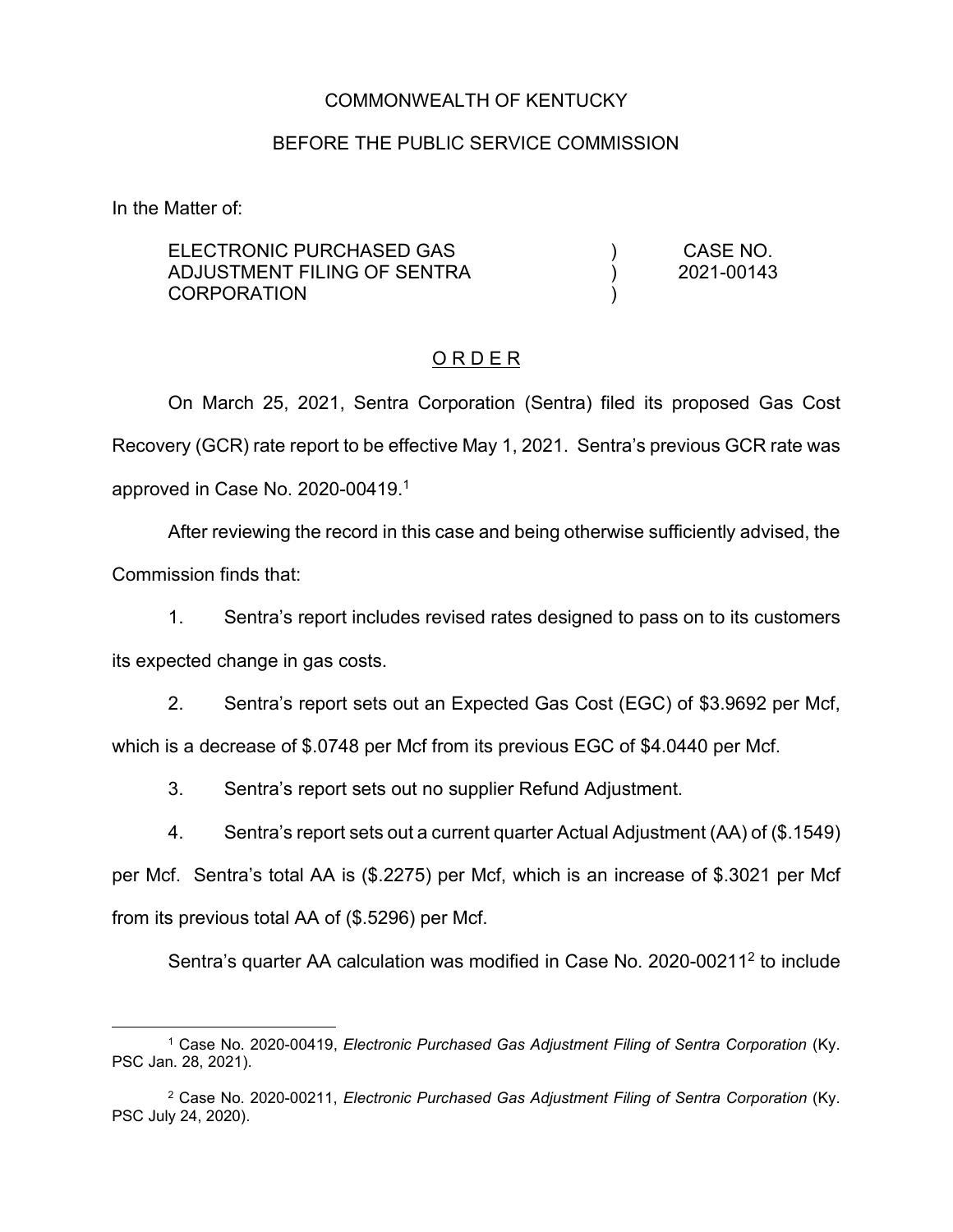the collection of the transportation fee charged to Sentra from Clay Gas Utility District (Clay Gas). 3 The GCR allows Sentra to recover pipeline transportation cost as part of the GCR report. The transportation fee has been included in previous calculations of Sentra's EGC but was omitted from Sentra's current quarter AAs. Along with its GCR rate report, Sentra provided copies of its invoices verifying the cost paid for its natural gas and for the transportation fee. It appears likely that the omission of the transportation fee in the AA caused the actual total cost of gas to be under reported resulting in an undercollection for Sentra for a period of years. Additionally, the quarters used to calculate the current quarter BA also resulted in an additional undercollection for Sentra. The Commission finds that it will continue to review the possible undercollections in Sentra's GCR report filing. Sentra's next GCR report will include the reporting period for the 12 months ending April 30, 2021, which includes the sales data on the last three months before the transportation fee was included in the quarter AA calculation. The Commission finds that this additional information is necessary to properly calculate the total undercollection for transportation costs.

5. Sentra's report sets out a current quarter Balancing Adjustment (BA) of (\$.0258) per Mcf. Sentra's total BA is (\$.0845) per Mcf, which is a decrease of \$.0639 per Mcf from its previous total BA of (\$.0206) per Mcf.

6. Sentra's GCR rate is \$3.6572 per Mcf, which is an increase of \$.1634 per Mcf from its previous GCR rate of \$3.4938 per Mcf.

7. The rate set forth in Appendix to this Order is fair, just and reasonable and should be approved for service rendered by Sentra on and after May 1, 2021.

<sup>3</sup> Case No. 2020-00211, Sentra's Transportation Fee Correction Letter, (filed on June 29, 2020).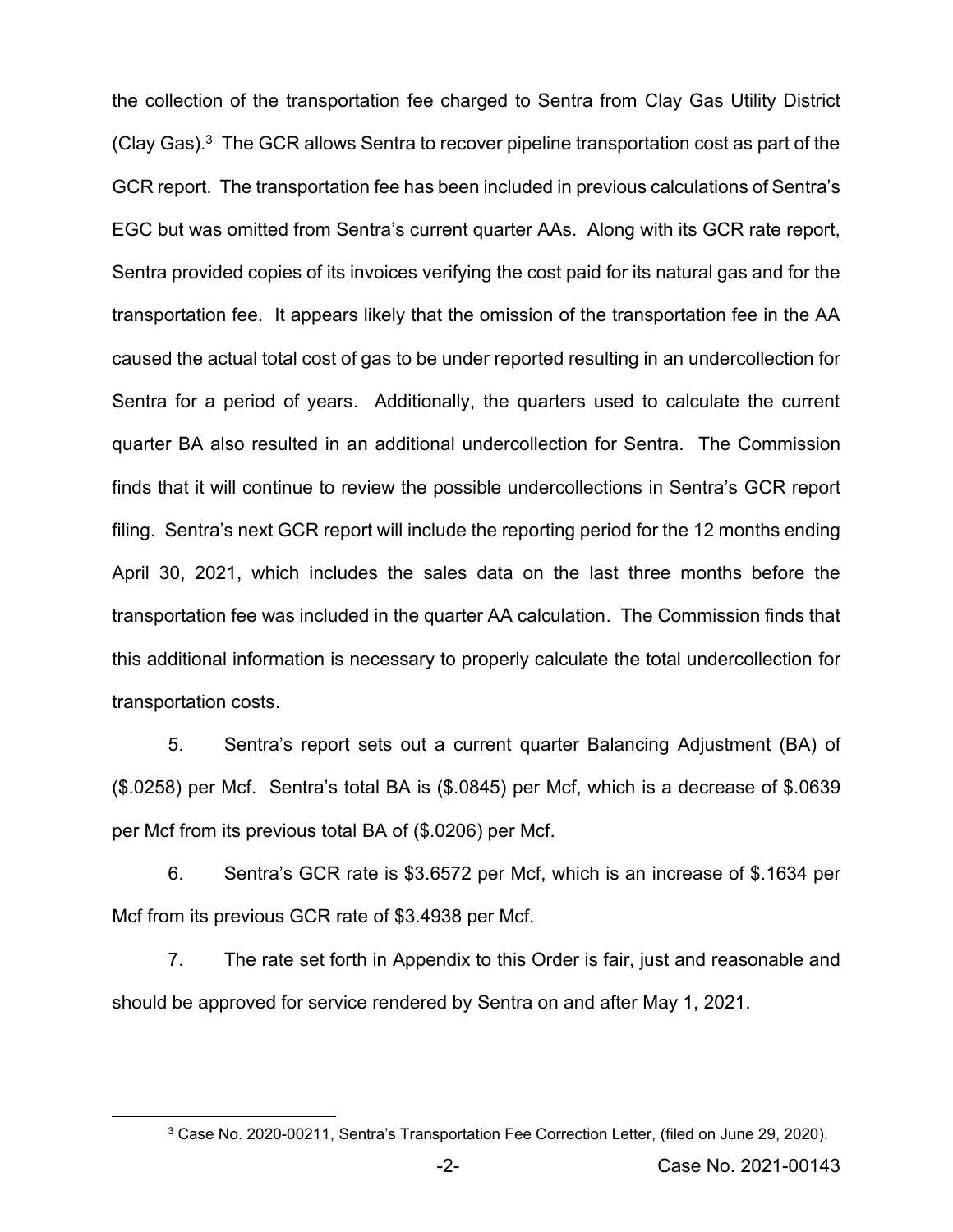8. For the purpose of transparency and to maintain a record of information for future use the Commission finds that Sentra should continue to submit all invoices it receives, monthly usage reports, and provide the calculations used to justify the NYMEX rate per Dth and the Greystone Adder when it files its future GCR rate reports.

9. Should Sentra purchase sustainable natural gas from a renewable source during the reporting period of any future GCR reports, then the supplier, cost, and amount must be documented in its cover letter to the Commission.

IT IS THEREFORE ORDERED that:

1. The rate proposed by Sentra and set forth in the Appendix to this Order is approved for service rendered on and after May 1, 2021.

2. Sentra shall submit all information noted in finding paragraph 8 as part of all future GCR filings.

3. Within 20 days of the date of entry of this Order, Sentra shall file with this Commission, using the Commission's electronic Tariff Filing System, revised tariff sheets setting out the rate approved herein and reflecting that it was approved pursuant to this Order.

4. This case is closed and removed from the Commission's docket.

-3- Case No. 2021-00143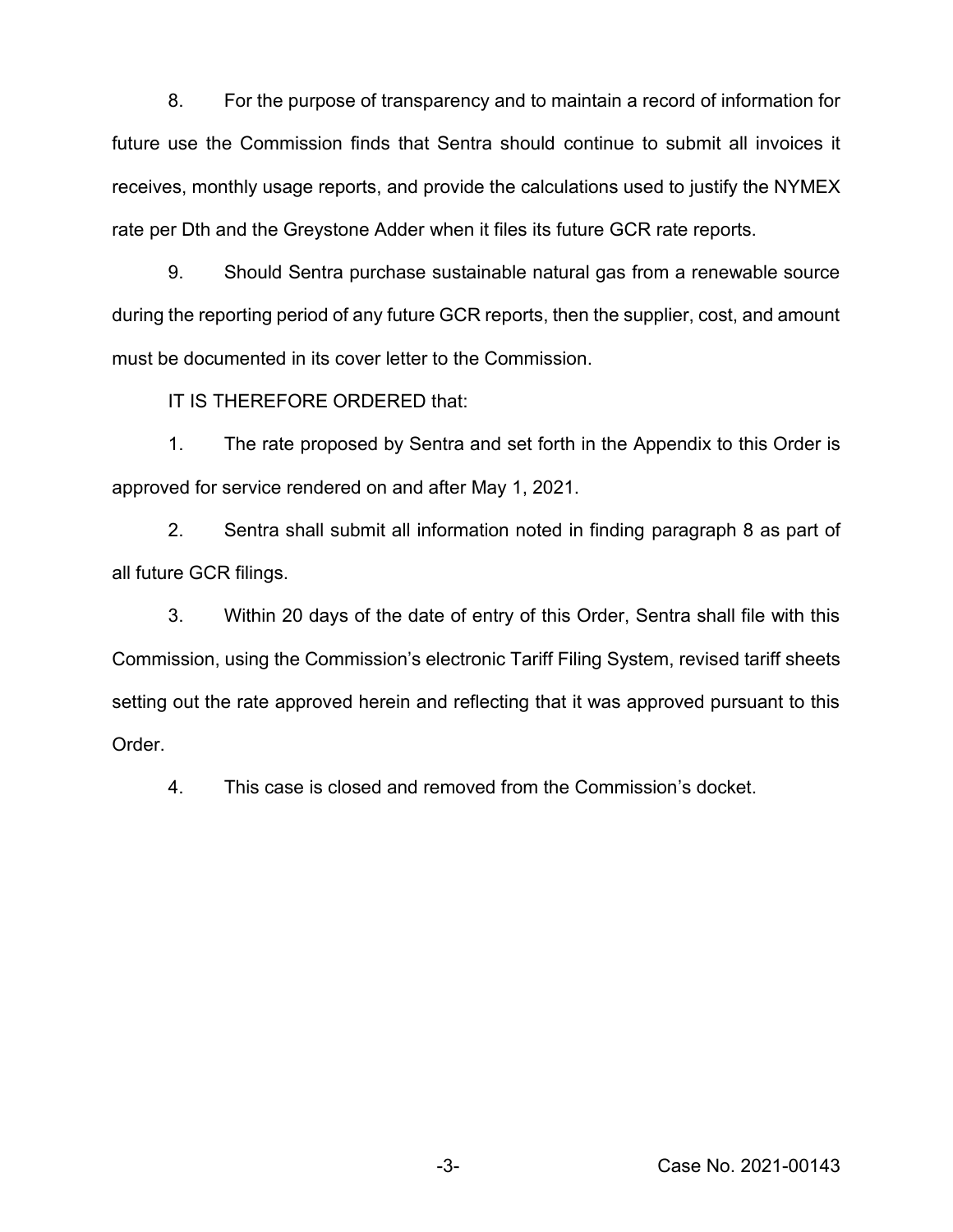By the Commission



ATTEST:

Shde O. Fridan

Executive Director

Case No. 2021-00143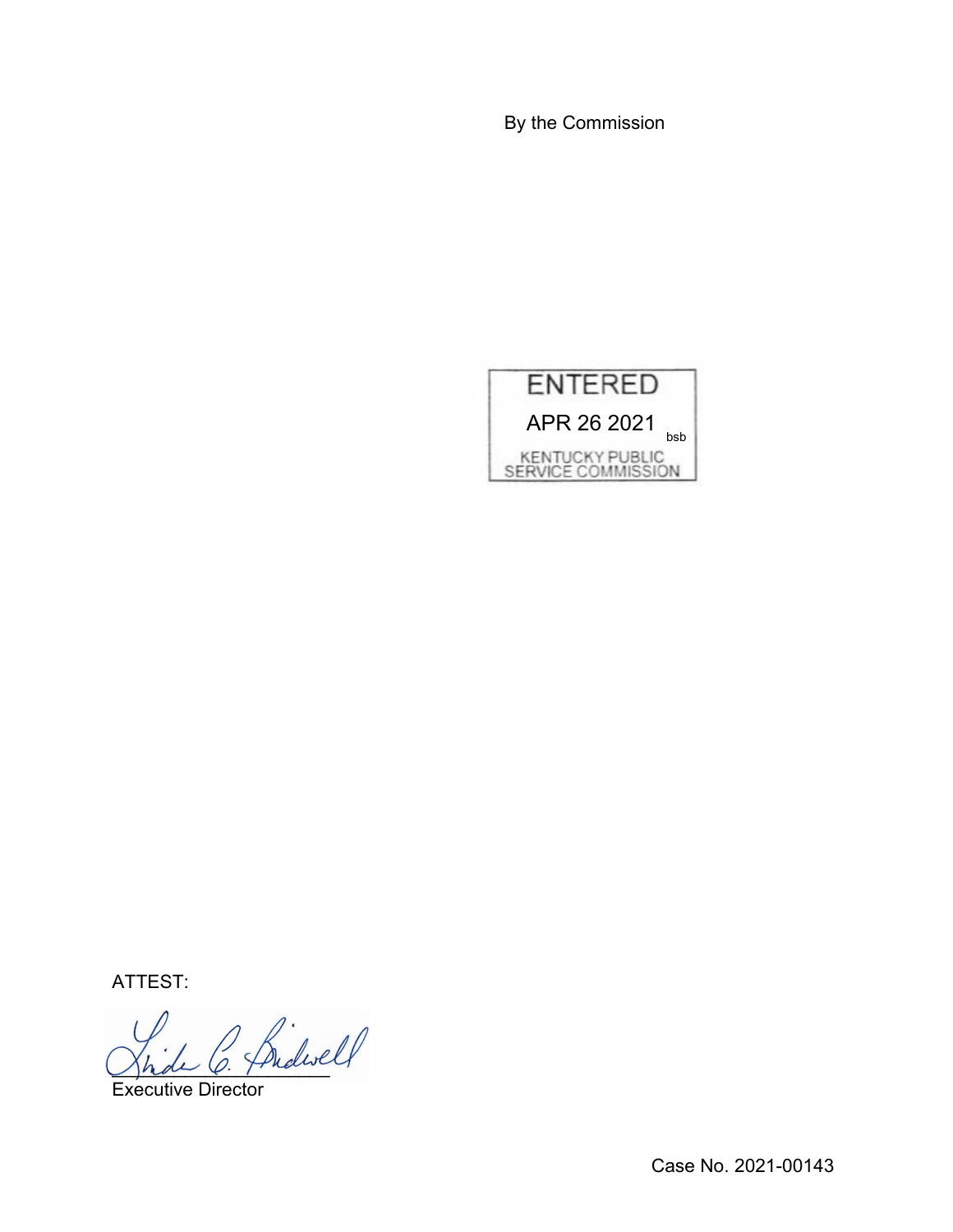# APPENDIX

# APPENDIX TO AN ORDER OF THE KENTUCKY PUBLIC SERVICE COMMISSION IN CASE NO. 2021-00143 DATED APR 26 2021

The following rates and charges are prescribed for the customers in the area served by Sentra Corporation. All other rates and charges not specifically mentioned herein shall remain the same as those in effect under the authority of the Commission prior to the effective date of this Order.

### Gas Cost Recovery rate

The Gas Cost Recovery rate shall be \$3.6572 per Mcf for service rendered on and after May 1, 2021.